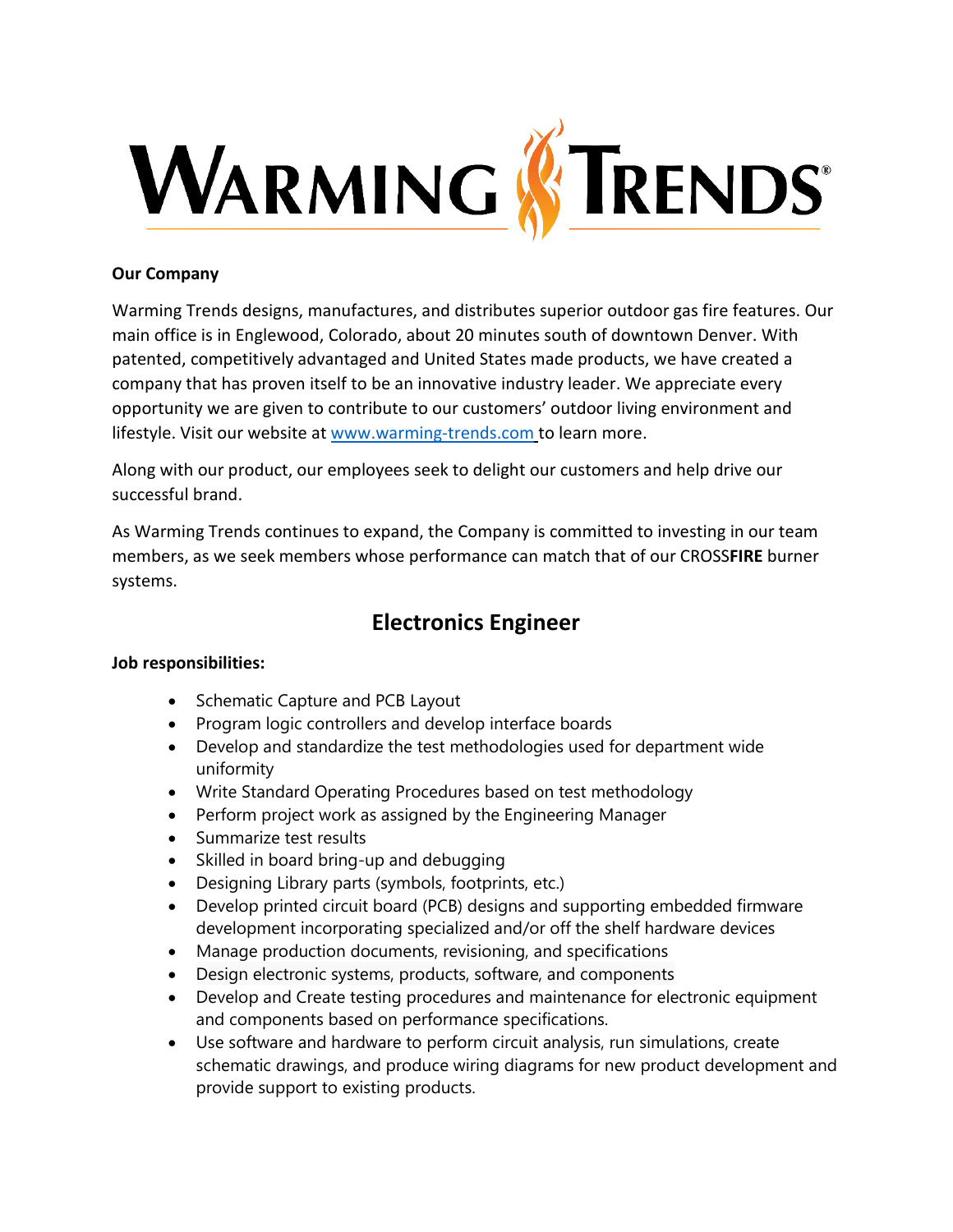- Prepare bills of materials, expense schedules and manufacturing process cost reviews with a goal of reducing expenses while maintaining product reliability
- Develop user manuals for print and web that include detailed how-to, maintenance, troubleshooting and warranty information
- Redesigns existing products to meet revised requirements.
- Designs and modifies analog and digital hardware circuits for embedded control applications using schematic capture CAD software programs.
- Interpret schematic diagrams, select components, and build electronic circuits
- Design and modify Printed Circuit Board (PCB) layouts using PCB layout CAD software programs.
- Researches and identifies suitable replacements for obsolete electronic components.
- Combines broad knowledge of design skills, engineering principles, manufacturing techniques, and analytical skills to address field problems and proposes corrective actions.
- Writes reports, conducts evaluations, and analyzes data.
- Responsible for following quality system procedures. Ensures product quality and takes appropriate action when non-conformances are identified.
- Investigate non-conforming product and make corrective action recommendations.
- Develop effective maintenance, testing, and quality control procedures.
- Design and manufacture of electronic assemblies and their application to consumer products.
- Inspect electronic systems, instruments, and equipment to ensure they meet applicable regulations and safety standards.
- Familiarity with requirements of safety agencies (UL, FCC, CSA, etc.).
- Ensuring all equipment and products meet health and safety regulations.

## **Electronics Engineer Job Duties:**

- Provides support in addressing production and warranty issues concerning current products.
- Recommend modifications to existing designs and prototypes based on performance in quality tests and customer feedback
- Provides support to Production.
- Involvement in all facets and phases of product development from inception to production, and obsolescence. Maintains safe operations by adhering to safety procedures and regulations.
- Liaising with engineers, other professionals, as well as management to ensure quality projects are completed to specifications.
- Observing existing processes and making recommendations for improvement.
- Representing the company at conferences and delivering presentations if required.
- Establishing relationships with staff, vendors, suppliers, and other professionals in the field.

## **Required Skills/Abilities:**